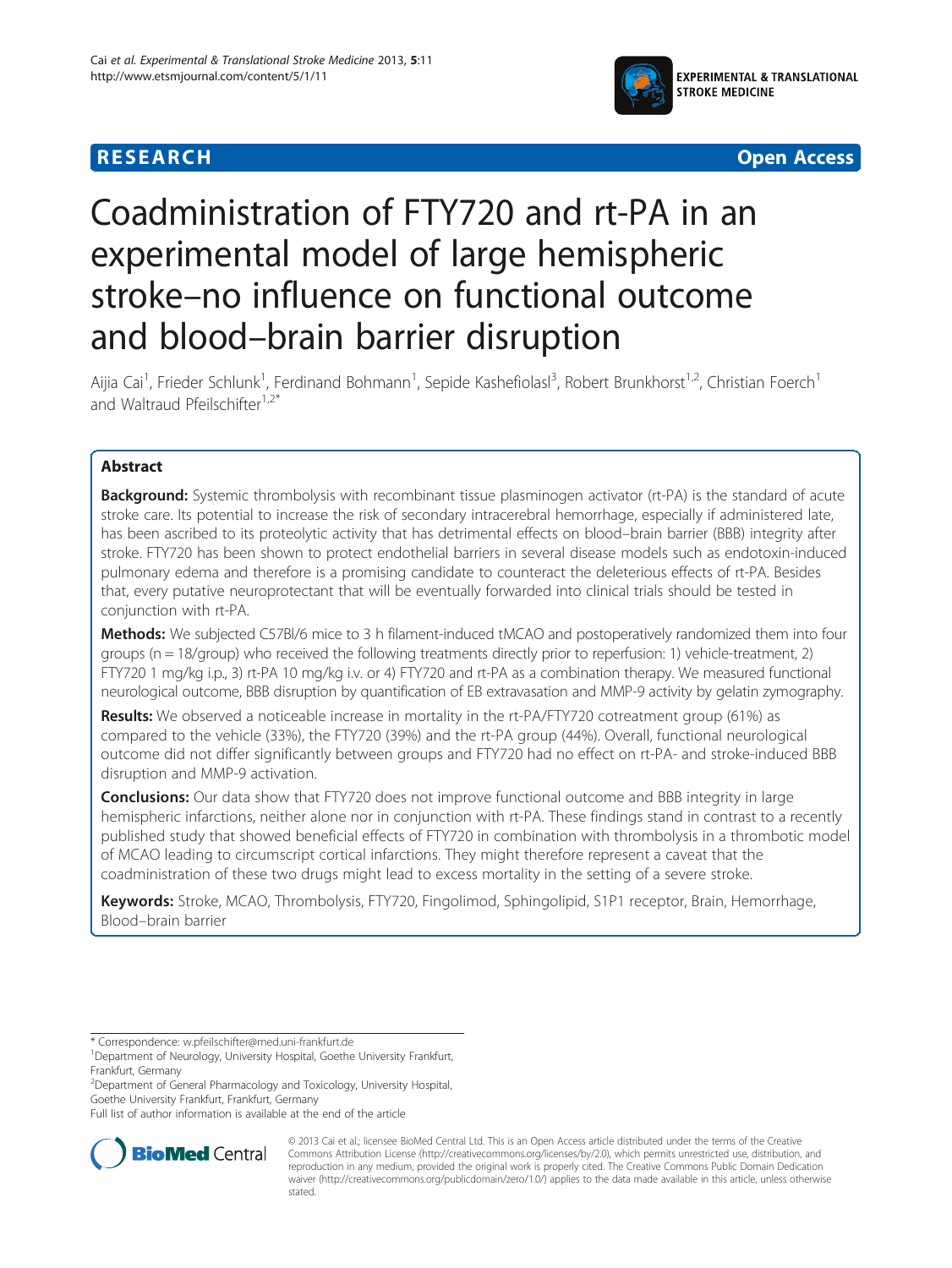#### Background

Thrombolysis with recombinant human tissue plasminogen activator (rt-PA) is the only approved and evidence-based medical therapy for ischemic stroke. Within the narrow therapeutic time window of 4.5 h, it confers a clear net benefit to all stroke patients who receive thrombolysis which comes at the cost of an increased risk of secondary intracerebral hemorrhage for the individual patient, mostly caused by hemorrhagic transformation (HT) of the infarcted brain tissue [\[1\]](#page-7-0).

Magnetic resonance imaging studies in acute stroke patients have shown that blood–brain barrier (BBB) disruption is significantly more prevalent in stroke patients who received thrombolysis than in untreated stroke patients [[2](#page-7-0)]. Based on the description of HARM (hyperintense acute reperfusion marker) which was defined as the presence of gadolinium extravasation into the cerebrospinal fluid (CSF) space adjacent to the infarction on the fluid-attenuated inversion recovery (FLAIR) sequence of a follow up scan after gadolinium injection for a scan that took place a few hours earlier, it became evident that preceeding BBB disruption was present in 73% of patients who developed hemorrhagic transformation within the next hours [[3](#page-7-0)].

These observations were supported by animal studies showing that cerebral ischemia leads to an increase of matrix-metalloproteinase (MMP) activity, especially of MMP-9 which follows the same time course as BBB disruption after experimental stroke and that both are aggravated by treatment with rt-PA [[4\]](#page-7-0) and correlate with HT [[5\]](#page-7-0). Therefore, combination therapies with drugs that protect endothelial barrier function seem to be a reasonable approach to limit the risks of rt-PA treatment.

One of these substances is the sphingosine 1-phosphate analog FTY720, an immunomodulator that has been marketed in 2010 for the treatment of relapsing-remitting multiple sclerosis (MS). The presumed mechanism of this drug is the induction of peripheral lymphocytopenia that is caused by agonist-induced internalization of the  $S1P_1$  receptor of B and T lymphocytes which limits lymphocyte egress from primary lymphoid organs [[6\]](#page-7-0). But beside its effects on immune cell trafficking, FTY720 also has effects on neurons, glia, and progenitor cells in the brain and an effect on the BBB can be presumed [\[7\]](#page-7-0). Interestingly, FTY720 treatment led to a downregulation of inflammatory genes including MMP-9 and to an increased expression of its counterpart tissue inhibitor of metalloproteinase (TIMP) in experimental autoimmune encephalitis (EAE) [\[8\]](#page-7-0). Given as a rescue therapy, FTY720 reduced BBB leakiness after disease onset [\[8\]](#page-7-0). Studies in other vascular beds have shown that FTY720 can protect endothelial cells from apoptotic cell death [[9](#page-7-0)]. However, there are conflicting data on the net effect of S1P receptor agonism on endothelial barrier function, with FTY720 being protective in a model of pulmonary edema caused by systemic LPS injection [\[10\]](#page-7-0) while it has deleterious effects in a model of bleomycin-induced pulmonary fibrosis [\[11\]](#page-7-0).

A neuroprotective effect of FTY720 in the acute phase of stroke has been shown in several experimental studies [[12](#page-7-0)-[14\]](#page-7-0). From a translational point of view, every neuroprotectant that is aimed at ameliorating acute brain damage in the first hours within stroke onset should be tested in conjunction with rt-PA. Therefore, the aim of this study was to assess the effect of FTY720 in conjunction with rt-PA treatment in an experimental model of stroke and its effect of stroke- and rt-PA-induced BBB disruption and matrix metalloproteinase expression.

#### Methods

#### Experimental model of middle cerebral artery occlusion

C57Bl/6 mice (Charles River Laboratories, Sulzfeld, Germany) were used at 10–12 weeks of age. All experiments were approved by the local governmental authorities (Regierungspräsidium Darmstadt, Germany, approval number F143/51) and conducted in accordance with the National Institutes of Health Guide for the Care and Use of Laboratory Animals. Mice were subjected to transient middle cerebral artery occlusion (MCAO) as described previously [\[15](#page-7-0)]. Briefly, mice were anesthetized with 1.5–2.5% isoflurane (Forene; Abbott, Wiesbaden, Germany) and 0.1 mg/kg buprenorphine (Temgesic®; Essex Pharma, Munich, Germany) under spontaneous respiration. Focal cerebral ischemia was induced by inserting a custom made filament with a tip diameter of 0.23 mm (Doccol, Sharon, USA) into the middle cerebral artery (MCA). Regional cerebral blood flow was monitored by laser Doppler flowmetry (PF5010, Perimed; Stockholm, Sweden) to confirm vessel occlusion. After an occlusion time of 3 h, the filament was withdrawn to initiate reperfusion. After the operation, mice were allowed to recover from anesthesia with free access to food and water. At the end of a 24 h observation period, mice were lethally anaesthetized and perfused transcardially with PBS. Brains were removed quickly and divided into ischemic and non-ischemic hemispheres before they were frozen and stored at −80°C to await further procedures. Brains from mice that had died within the 24 h observation period were harvested without prior transcardial perfusion.

### Sample size calculation, experimental groups and substance application

We based our sample size calculation on the quantifiable parameters Evans Blue extravasation and matrix metalloproteinase-9 activatity. Assuming an increase of 25% in these two parameters between the ischemic hemispheres of the vehicle-treated and rt-PA-treated mice that has been shown in previous studies and a standard deviation of 33% of the respective mean values (Cohen's D 0.85), a group size of 18 animals was necessary to show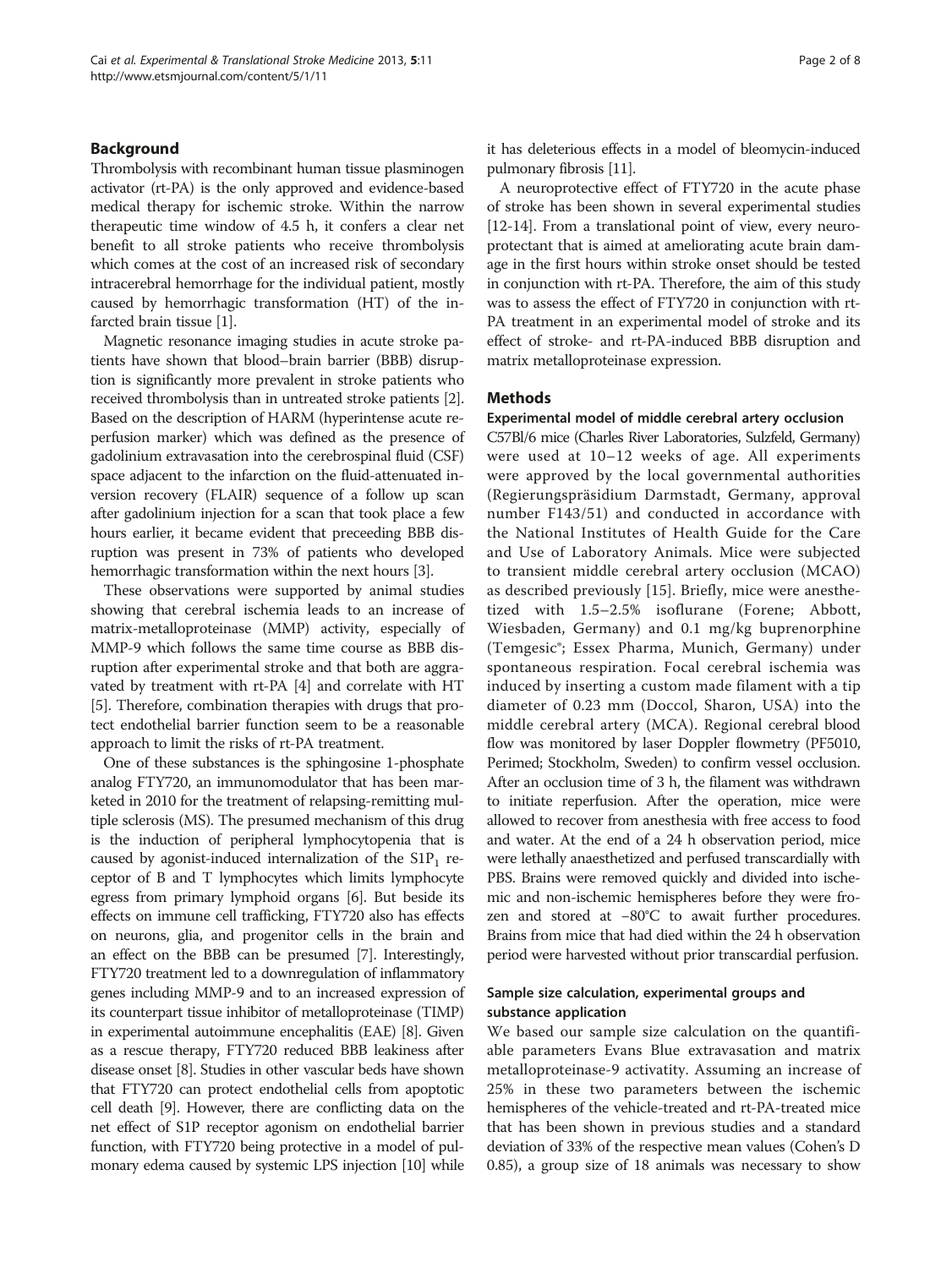this effect with a power of 0.8 and a probability of a type I error of < 0.5 [\[16\]](#page-7-0). After the MCAO operation and prior to reperfusion, we randomized 18 mice per group into the four treatment groups: 1) vehicle-treatment, 2) 1 FTY720 1 mg/kg 3) rt-PA 10 mg/kg, or 4) FTY720 and rt-PA as a combination therapy. The mice received either FTY720 (1 mg/kg, dissolved in 0,9% NaCl; Fingolimod; Cayman Chemicals, Ann Arbor, USA) or saline i.p. in combination with an i.v. bolus of either rt-PA (10 mg/kg; Actilyse®; Boehringer Ingelheim, Ingelheim, Germany) or aqua ad injectabilia. The operator was blinded to the pharmaceutical treatment during the whole study. Additionally, we assessed whether preconditioning of the rt-PA-solution by exposure to a fibrin-containing clot would enhance its deleterious effects on the blood–brain barrier. To this end, blood was drawn from a donor mouse to generate a spontaneously-formed blood clot. Rt-PA was incubated with this blood clot for 30 min under gentle shaking, generating "activated" rt-PA (Art-PA). We performed 3 h of MCAO in two sets of mice that received an i.v. bolus of either rt-PA (10 mg/kg) or Art-PA (10 mg/kg).

## FACS analysis of lymphocyte counts

500 μl of blood were drawn into EDTA-coated tubes from 3 animals per group (1 mg/kg FTY720 vs. saline) 2 h after the injection of FTY720 or vehicle, cells were spun down and erythrocytes were lysed with red cell lysis buffer (8,3 g NH4Cl in 0,01 mol/L Tris–HCl, pH 7,4). After washing with RPMI, samples were incubated with FACS buffer (1% FCS in PBS/0,01% NaN3) and the respective antibodies (Rat anti-mouse CD4 [APC-coupled, Southern Biotech, 1540–11], rat anti-mouse CD8 [PerCP-CTM5.5-coupled, BD Pharmingen, 551162]) for 30 minutes before overnight fixation in 4% PFA in PBS at 4°C. Samples were analyzed on a FACSCalibur with the CellQuestPro Software (BD Biosciences).

## Evaluation of neurological function

Neurological function was evaluated at 3 h directly prior to reperfusion and at 24 h post-MCAO on a 14 point scale modified from Chen et al. [\[17\]](#page-7-0) testing hemiparesis, gait, coordination and sensory functions (Additional file [1](#page-6-0): Table S1).

## Determination of blood–brain barrier leakage

To assess blood–brain barrier leakage, the extravasation of the autofluorescent dye Evans Blue (EB) that binds to plasma albumin was quantified from brain hemispheres as described before [[5\]](#page-7-0). 23 h after MCAO, 200 μl of 2% Evans Blue in 0.9% NaCl were injected into the retrobulbar venous plexus and allowed to circulate for 1 h prior to transcardial perfusion and brain removal. Brain samples were homogenized in lysis buffer as described above and additionally with ultrasound.

Protein precipitation was obtained by adding 50% trichloroacetic acid. The supernatant was diluted 4fold with ethanol. The amount of Evans blue dye was measured by a microplate fluorescence reader (excitation 600 nm, emission 650 nm; SpectraMax M5; Molecular Devices, Sunnyvale, USA).

# MMP-9 activity

Gelatin zymography was used to measure the levels of MMP-9 activity in the brain samples as described previously [[5,18\]](#page-7-0). We analyzed the brains of all mice, including those that did not survive the observation period. Brain hemispheres were homogenized in ice-cold lysis buffer contanining protease inhibitors. After centrifugation, the supernatant was collected and total protein concentration of each sample was determined by the Bradford assay (Nanoquant, Roth, Karlsruhe, Germany). Equal volumes of total protein extracts in sample buffer (4% SDS, 0.005% bromphenol blue, and 20% glycerol) were loaded onto 10% polyacrylamide gels containing 0.1% gelatin as a substrate. After electrophoresis, the gels were incubated in 2.5% Triton X-100 at room temperature for 30 min with gentle agitation and stained with 0.5% Coomassie Blue G250. For densitometry, gels were scanned, inverted and integrated density of the bands was quantified with NIH image J 1.44p.

## MMP-9 protein expression

We evaluated MMP-9 expression on the protein level by Western Blotting. Samples of equal total protein content were loaded onto polyacrylamide gels. After migration, proteins were electrotransferred onto a nitrocellulose blotting membrane. To confirm successful transfer, the membrane was stained with Ponceau S. It was then blocked in 5% dry milk and 0.05% Tween-20 for 1 h at room temperature under gentle agitation. After extensive washing, the membrane was incubated with the primary antibody (Anti-MMP-9 rabbit polyclonal; Millipore, Billerica, USA) over night. After exposition to a second antibody (goat anti-rabbit antibody; Bio-Rad, Munich, Germany), the blots were developed with a chemiluminescence reagent on hyperfilm.

# Statistical analysis

Graph Pad Prism 4 (Graph Pad Software Inc., La Jolla, CA, USA) was used for statistical analysis. Results are expressed as means +/− standard deviation. Statistical significance of the differences between groups was evaluated with One-way ANOVA with Bonferroni's correction for parametric values or the Kruskal-Wallis test with Dunn's correction for nonparametric values.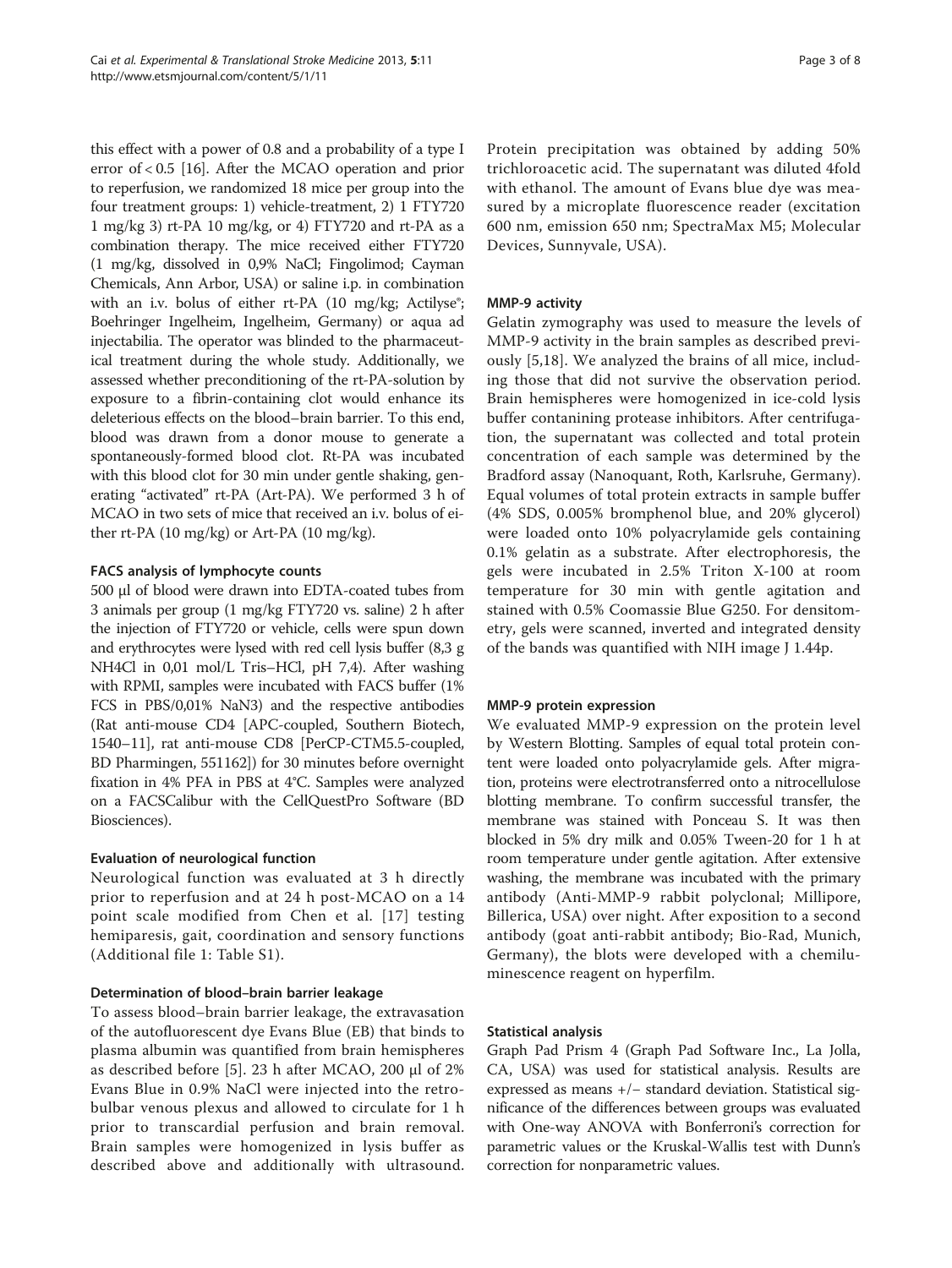#### Results

## Intraperitoneal injection of FTY720 leads to a rapid decrease of blood lymphocyte counts in mice

To verify efficient uptake and potency of FTY720 via the route of administration that we chose for our experiment, we sampled blood 2 h after i.p. injection of 1 mg/kg FTY720. Fluorescence-activated cell sorting (FACS) analysis of CD4+ and CD8+ T cell populations showed a significant decrease in circulating T lymphocytes to 22.5% for CD8+ T cells and 4.3% for CD4+ T cells as compared to vehicle treated mice (Figure 1).

# FTY720 in conjunction with rt-PA does not improve survival or functional neurological outcome in large hemispheric infarctions

Mice were randomized into four groups  $(n = 18/$ group) to receive either 10 mg/kg rt-PA or vehicle i.v. at the end of the 3 h MCAO period in combination with either 1 mg/kg FTY720 or vehicle i.p. The vehicle only-treated group showed a mortality of 33%. Interestingly, the group who received FTY720 in conjunction with rt-PA showed a considerably higher mortality of 61% (Figure 2A). There were no significant differences between groups in the functional



neurological examination with the 14-point neuroscore mNSS (Figure 2B).

# FTY720 does not enhance blood–brain barrier integrity in large hemispheric infarcts alone or in combination with rt-PA

Brain weight of the ischemic hemisphere was increased by 30–40% in comparison to the non-ischemic hemisphere. Neither rt-PA nor FTY720 treatment alone had an influence on this very crude measure of brain swelling and also rt-PA in combination with FTY720 did not lead to significant changes in wet brain weight. We only included mice whose ischemic hemisphere showed at least a weight increase by 10% to exclude all mice who showed postmortal global brain swelling (Figure [3](#page-4-0)A) after being found dead during the observation period. All mice who survived the 24 h observation period received 200 μl 2% Evans Blue (EB) i.v. one h prior to sacrifice to assess BBB permeability for macromolecules such as albumin. Fluorometric EB



different treatment groups (n = 18/group). Operation, treatment and neurological evaluation were performed in a blinded fashion. The mortality rate of each treatment group is given over the respective column. B) Functional neurological outcome on a 14-point scoring scale was evaluated at 24 h after the onset of ischemia. Each dot represents an individual mouse. Bars depict median values. Statistical significance of the differences between groups was tested with Kruskal Wallis test with Dunn's correction for multiple comparisons. ns indicates not significant.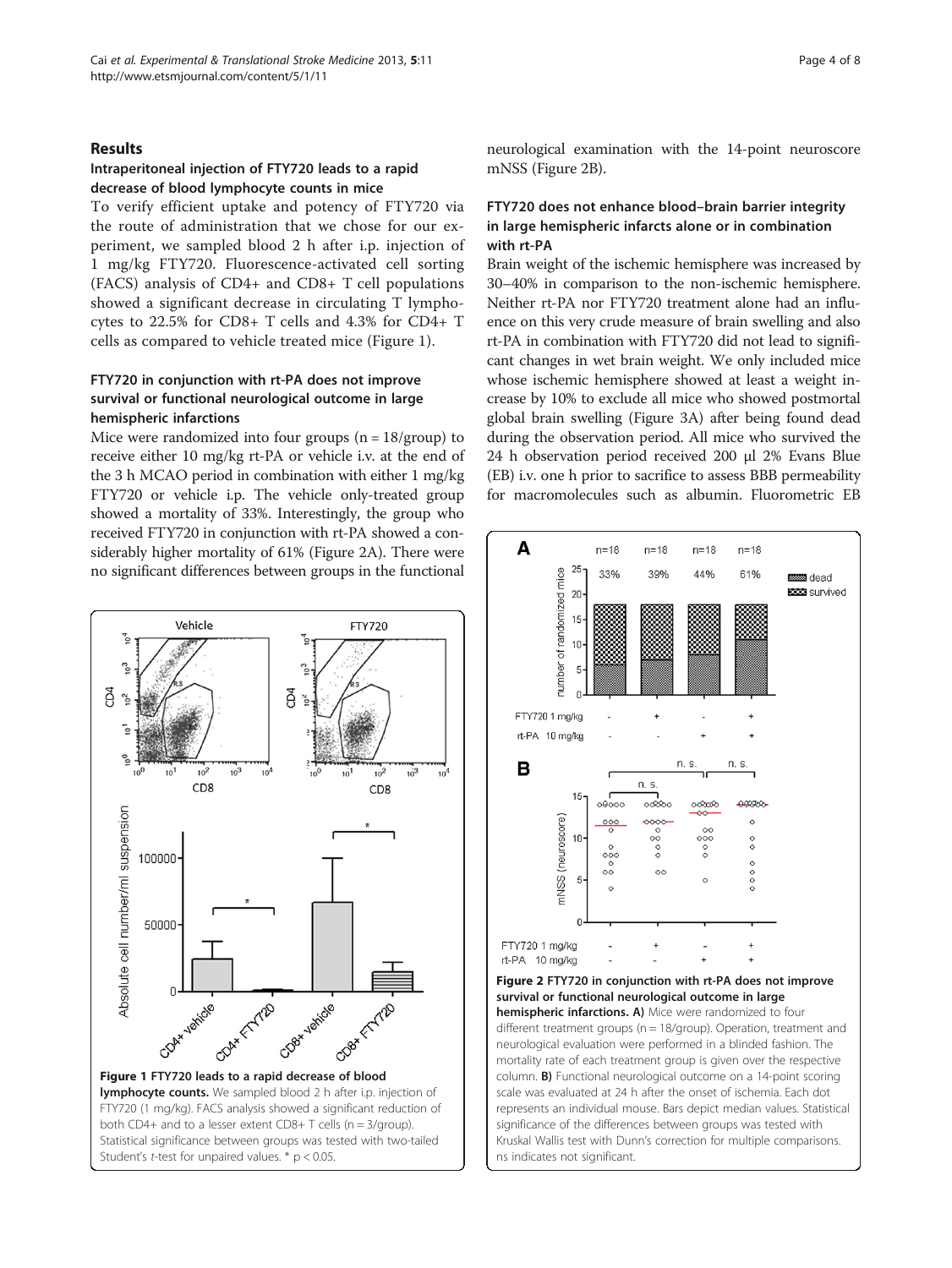<span id="page-4-0"></span>quantification from brain homogenates of transcardially perfused mice did also not show an alteration of strokeinduced EB extravasation by rt-PA, FTY720 or the combination of both substances (Figure 3B).

## Neither rt-PA nor FTY720 induce significant changes in MMP-9 activity in brain homogenates 24 h after MCAO

Matrix metalloproteinase-9 (MMP-9) is a serine protease that becomes activated in case of ischemic brain injury and has been shown to be a key mediator of blood–brain barrier breakdown in experimental stroke [\[5\]](#page-7-0). We performed



EB circulation time of 1 h. Statistical significance of the differences between groups was tested with One-way ANOVA with Bonferroni

correction. ns indicates not significant.

gelatin zymography to assess MMP-9 activity in the infarcted and non-infarcted hemisphere. While there was a clear, approximately five-fold increase in the infarcted hemisphere, much to our surprise, the administration of FTY720 or rt-PA or the combination of both substances at the end of the 3 h MCAO period did not lead to significant changes in MMP-9 activity (Figure [4](#page-5-0)A). We performed exemplary Western Blots of MMP-9 and found that MMP-9 activity as assessed by gelatin zymography was highly correlated with MMP-9 protein expression (Figure [4B](#page-5-0)).

## Activated rt-PA (Art-PA) does not lead to a further increase in blood–brain barrier breakdown after cerebral ischemia

We aimed to clarify the lack of a clear detrimental effect of rt-PA on BBB integrity and MMP-9 activity in our experimental setting. Since it is conceivable that rt-PA only develops its proteolytic effect when it is activated by a fibrin rich clot of adequate surface, we preincubated rt-PA with a spontaneously-formed autologous blood clot for 30 min at room temperature prior to injection after MCAO to generate activated rt-PA (Art-PA). This preconditioning of rt-PA, however, also did not lead to the 2–4fold increase of the cerebral ischemia-induced MMP-9 activity in the ischemic hemisphere that has been reported elsewhere for the filament occlusion model [\[4](#page-7-0)] (Figure [5\)](#page-6-0).

## **Discussion**

We found no relevant protective effect of FTY720 when applied in conjunction with rt-PA in an experimental model of large hemispheric strokes, neither on functional neurological outcome nor on markers of BBB disruption. In contrast, our data rather point towards safety concerns against the coadministration of these two drugs in patients with severe strokes.

Analyzing mortality, we found a noticeable difference between the vehicle group (33%) and the groups with administration of FTY720 alone (39%) or rt-PA alone (44%) on the one hand and the cotreatment group who received rt-PA in conjunction with FTY720 (61%) on the other hand. When evaluating functional outcome after 24 h on the 14 point neuroscore including dead animals which were assigned the maximal score of 14, the differences between groups were not statistically significant.

These data are in some aspects remindful of the results of the multicentric clinical phase II/III trial of eryhtrompoietin (EPO) published in 2009, which assessed its safety and efficacy in acute stroke [\[19\]](#page-7-0). This clinical trial was preceded by promising experimental studies that had shown a robust neuroprotective effects and a clinical phase I trial of EPO as a monotherapy in the acute phase of stroke [[20](#page-7-0)] that had demonstrated adequate safety. In contrast, the phase II/III trial, which for the first time allowed systemic thrombolysis in conjunction with EPO treatment, failed to show efficacy. Characteristics of this trial population were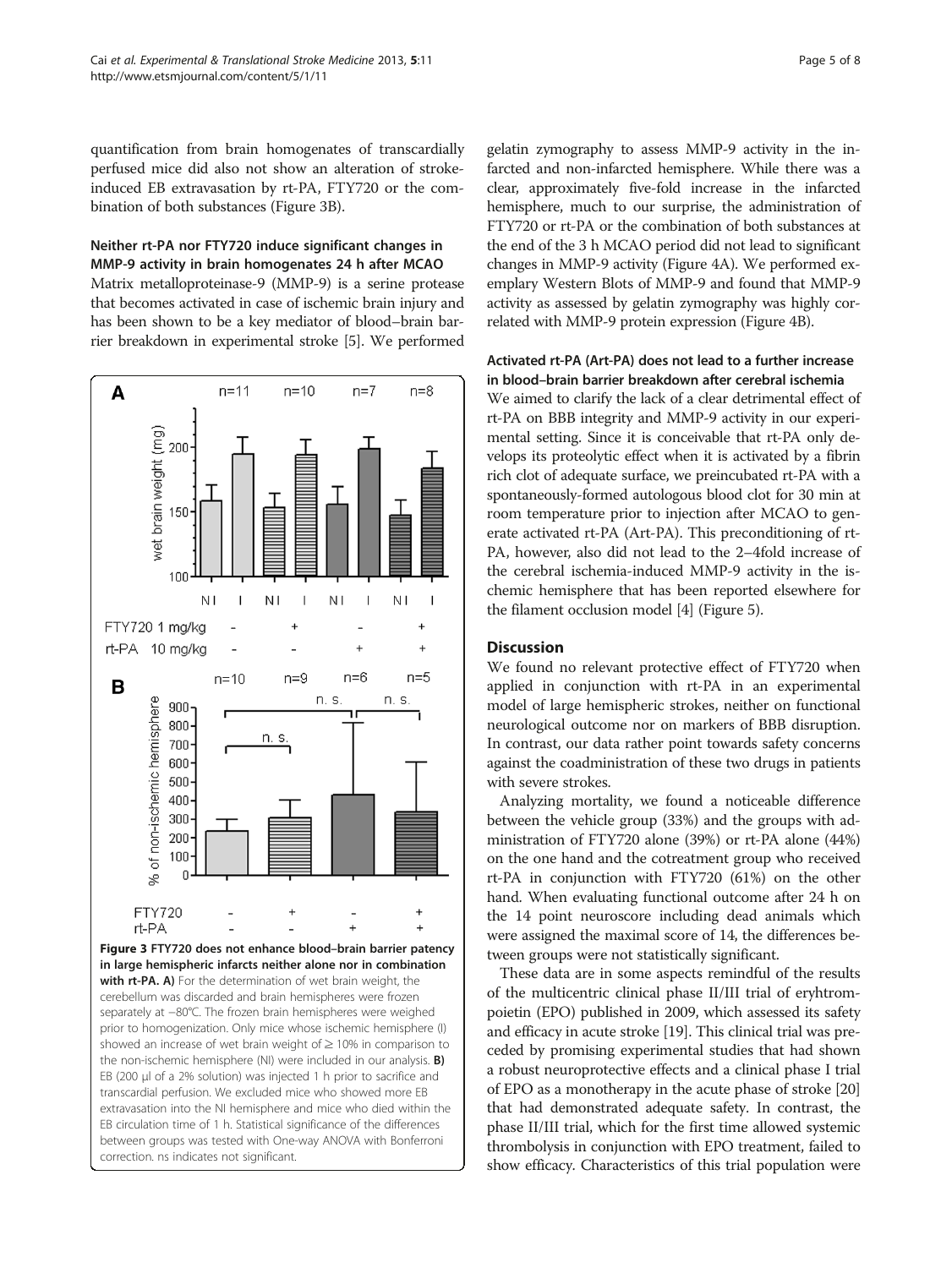rather severe strokes (mean NIHSS: 13) and the coadministration of systemic thrombolysis in 60% of patients [\[19](#page-7-0)]. There was an excess of mortality in the group of erythropoietin-treated patients compared to the placebo group and the patients who received erythropoietin as a cotreatment together with thrombolysis fared distinctly worse [\[19\]](#page-7-0). Therefore, we interpret our data as a caveat that FTY720, which has shown a beneficial effect on outcome and infarct size in several different stroke models, might not be effective if used as a treatment for severe strokes, especially in conjunction with systemic thrombolysis.

Regrettably, our data do not allow a functional explanation of the excess mortality of rt-PA treatment in conjunction with FTY720. Focusing on BBB analyses, we did not perform a quantification of hemorrhagic transformation, e.g. with brain imaging or a hemoglobin assay. Therefore, we have no information on whether the combination therapy led to an increase in hemorrhagic transformation. Concerning alternative extracranial causes of

mortality, FTY720 has been shown to induce bradycardia [[21](#page-7-0)], bronchoconstriction and mild pulmonary edema [[22](#page-7-0)] in mice and humans. Besides that, the paucity of circulating lymphocytes could in principle entrain an increased susceptibility towards infections, even though we showed previously, that FTY720 does not increase the rate of stroke associated pneumonia in mice [\[23\]](#page-7-0) and similar findings have been shown for equally specific immunomodulatory interventions in experimental stroke [\[24\]](#page-7-0). However, these symptoms are no common side effects of rt-PA treatment and should have occurred to the same extent in the group receiving FTY720 alone if they were to explain this excess mortality.

Much to our surprise, we did not detect a deleterious effect of rt-PA alone on stroke induced BBB dysfunction. This is at odds with many experimental studies describing an aggravating effect of rt-PA on BBB disruption after stroke [[4,5](#page-7-0)]. One possible explanation could have been that rt-PA was not biologically active in our experimental

<span id="page-5-0"></span>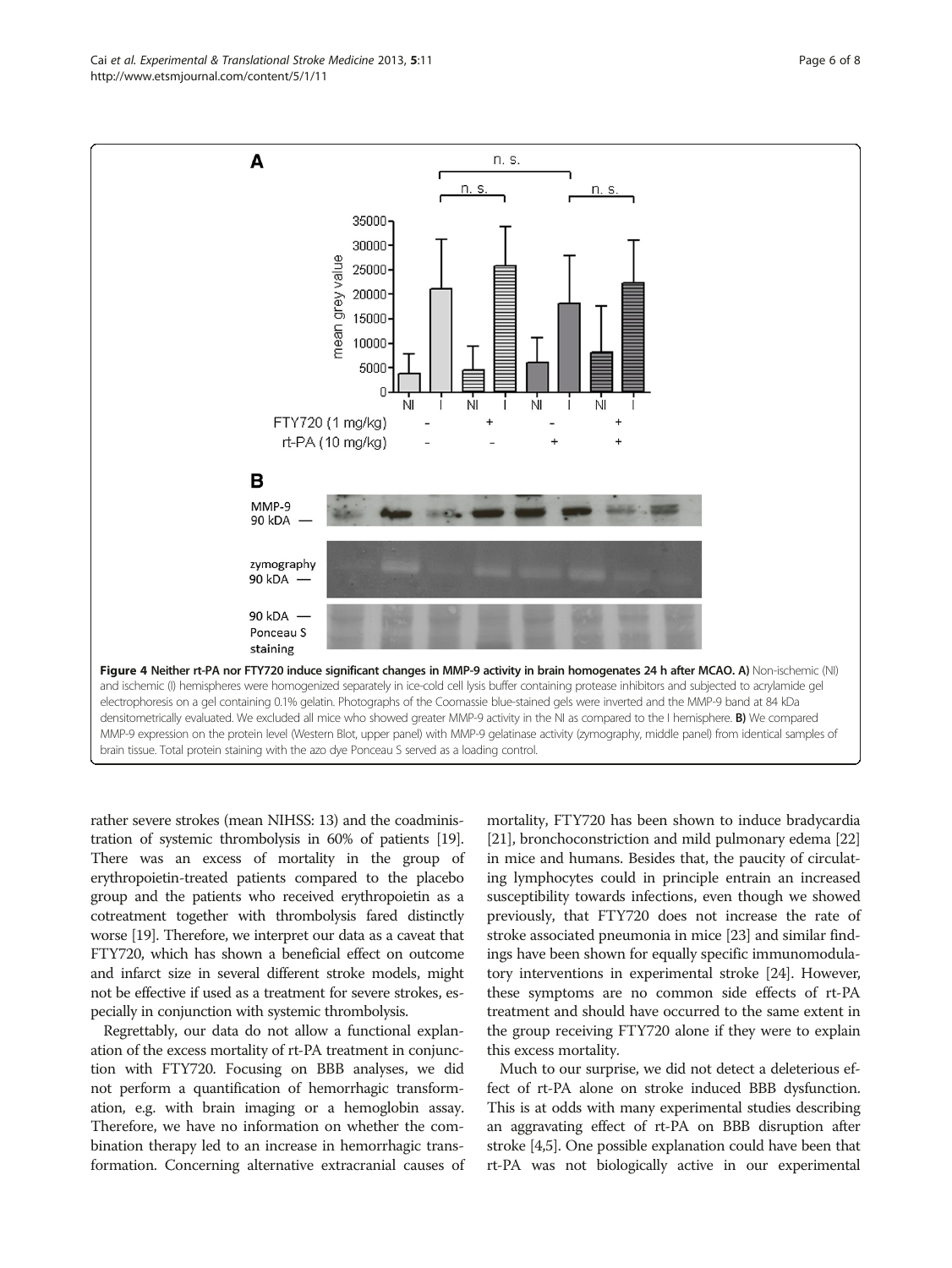system (given as an i.v. bolus injection of 10 mg/kg). We cannot directly prove an effect of rt-PA, but previous studies from our group using the same injection technique showed clear effects of rt-PA on HT after stroke [\[25](#page-7-0)]. Interestingly, the increase of BBB disruption after stroke has been shown to be greater in embolic than in mechanical models of stroke as the filamentocclusion used in the present study [\[4](#page-7-0)]. There are even reports that the administration of rt-PA in the filamentmodel per se does not increase BBB damage unless it is "activated" by preincubation with a clot [\[26](#page-7-0),[27](#page-7-0)]. However, in our hands, even after preincubation of the rt-PA solution with an autologous blood clot, we did not find a relevant increase in the ischemia-induced MMP-9 activity by activated rt-PA. Therefore, use of preactivated rt-PA did not serve to improve our experimental model.

Against the backdrop of our own observations and the published studies on FTY720 in experimental stroke studies, it is somewhat surprising that we did not find a beneficial effect of FTY720 on functional outcome in this experiment. We ascribe this discrepancy to the long MCAO occlusion time which we chose to induce maximal brain damage in order to sensitively detect HT after rt-PA treatment. We did not measure ischemic lesion size in this study. It is conceivable that while ischemic lesion size was reduced by FTY720, this did not translate into clinical benefit anymore because of the severity of the ischemic insult, explained by a ceiling effect of the functional neuroscore. We ascertained the timely

biological efficacy of FTY720 in the chosen mode of application by a quantification of blood lymphocytopenia via FACS analysis, shown in the first figure.

Recently, Campos et al. reported on a beneficial effect of FTY720 in thrombolysis which was only manifest when rt-PA was applied late, i.e. 180 min after vessel occlusion as opposed to 30 min [[28\]](#page-7-0). They made use of distal MCAO by direct thrombin injection that led to circumscript cortical infarctions with reperfusion upon rt-PA treatment. FTY720 alone led to a reduction of lesion size but also the combination therapy of FTY720 and rt-PA applied at 180 min reduced lesion size in comparison to vehicle treatment. Interestingly, they were able to demonstrate that FTY720 reduces rt-PA induced EB extravasation after stroke and rt-PA as a marker for BBB dysfunction, even after normalization for the reduction of lesion size. The main discrepancy between our studies is the size of the infarction produced by the respective experimental model which might have led to a ceiling effect in our case, where a modest protective effect is no longer discernible. We chose large hemispheric infarctions to induce severe BBB damage in order to increase the aggravation of BBB injury by rt-PA.

From a translational point of view, our data point towards the issue that the protective effect of FTY720 in acute stroke may be lost in large hemispheric infarctions. They represent a caveat that the combination therapy of FTY720 and rt-PA might lead to an excess mortality.

#### Additional file

[Additional file 1: Table S1.](http://www.biomedcentral.com/content/supplementary/2040-7378-5-11-S1.docx) Neurological Deficit Score.

#### Competing interests

WP receives project-specific funding from Novartis Pharma Nürnberg, Germany for another project not related to the data presented in this manuscript.

#### Authors' contributions

AC participated in designing the study, conducted the experiments and contributed to the manuscript, FS conducted the blinded evaluation of endpoints, FB participated in designing the study and contributed important intellectual content, SK conducted experiments and contributed important intellectual content, CF participated in designing the study and writing the manuscript, WP designed the study, performed statistical evaluation of the results and wrote the manuscript. All authors read and approved the final manuscript.

#### Author details

<sup>1</sup>Department of Neurology, University Hospital, Goethe University Frankfurt Frankfurt, Germany. <sup>2</sup>Department of General Pharmacology and Toxicology, University Hospital, Goethe University Frankfurt, Frankfurt, Germany. <sup>3</sup>Department of Neurosurgery, University Hospital, Goethe University Frankfurt, Frankfurt, Germany.

Received: 20 September 2013 Accepted: 14 October 2013 Published: 28 October 2013

<span id="page-6-0"></span>